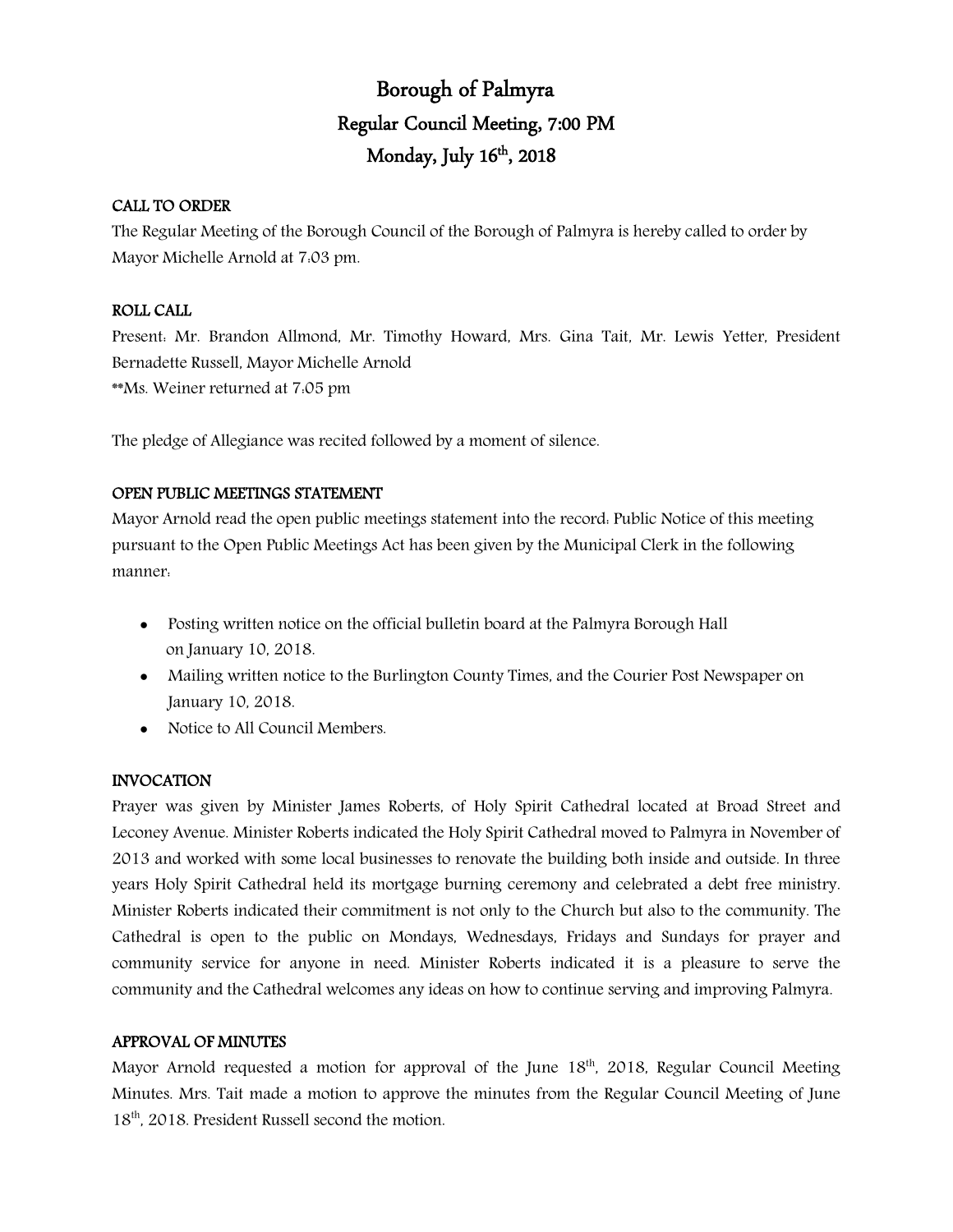# At the call of the roll the vote was: AYES: Mr. Allmond, Mr. Howard, Mrs. Tait, Mr. Yetter, President Russell NAYES: None ABSTAIN: Ms. Weiner

Mayor Arnold requested a motion for approval of the June  $18<sup>th</sup>$ , 2018 partial Executive Meeting Minutes:

President Russell made a motion to approve the minutes from the Partial Executive Meeting Minutes of June  $18<sup>th</sup>$ , 2018. Mr. Yetter second the motion.

# At the call of the roll the vote was: AYES: Mr. Allmond, Mr. Howard, Mrs. Tait, Mr. Yetter, President Russell NAYES: None ABSTAIN: Ms. Weiner

Mayor Arnold requested a motion for approval of the June  $18<sup>th</sup>$ , 2018 complete Executive Session Meeting minutes:

President Russell made a motion to approve the minutes from the June 18<sup>th</sup>, 2018 complete Executive Session. Mr. Howard second the motion.

At the call of the roll the vote was: AYES: Mr. Allmond, Mr. Howard, President Russell NAYES: None RECUSE: Mrs. Tait, Mr. Yetter ABSTAIN: Ms. Weiner

# PRESENTATION

Mr. Joe Henry of Hardenberg Insurance Agency will be doing his presentation at a later date.

### **CORRESPONDENCE**

Mayor Arnold read Thank-you notes received both Carolyn VanArtsdalen and Madison Hartman recipients of the Palmyra Borough Council graduation awards

# 1<sup>ST</sup> PUBLIC COMMENT

Mayor Arnold asked for a motion to open the Public Portion. President Russell made a motion to open the public portion for comments. Mr. Howard second the motion

# All members present voted in favor of the motion

No one from the public wishing to be heard, President Russell made a motion to close the public portion, Mr. Howard second the motion.

### All members present voted in favor of the motion.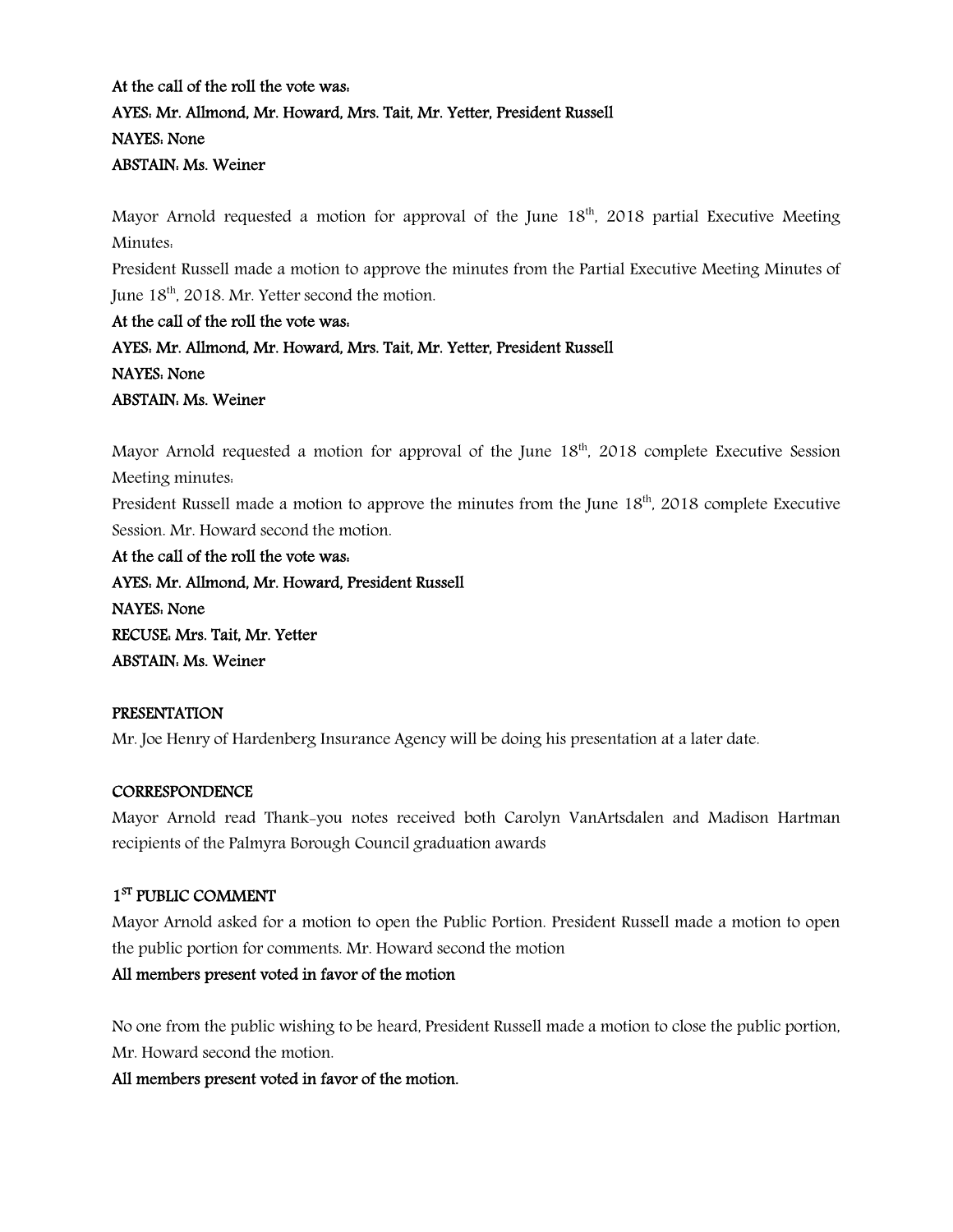# ORDINANCE ON FIRST READING Public Hearing to be held August 6<sup>th</sup>, 2018

Ordinance 2018-09, An Ordinance of the Borough of Palmyra, County of Burlington, State of New Jersey Providing for Various Capital Improvements and Related Expenses in and For the Borough Appropriating \$755,000.00 Therefore, Authorizing the Issuance of \$717,250.00 in General Improvement Bonds or Notes of the Borough to Finance the Same

Mayor Arnold asked for a motion to approve Ordinance 2018-09. President Russell made a motion to approve Ordinance 2018-09. Mr. Howard second the motion.

At the call of the roll, the vote was: AYES: Mr. Allmond, Mr. Howard, Mrs. Tait, Ms. Weiner, Mr. Yetter, President Russell NAYES: None Ordinance 2018-09 passed

Ordinance 2018-10, An Ordinance of the Borough of Palmyra, County Of Burlington, State Of New Jersey Providing for Various Capital Improvements for the Borough's Sewer Utility Appropriating \$374,000.00 Therefor, Authorizing the Issuance of \$355,250.00 in Sewer Utility Bonds or Notes of the Borough to Finance the Same.

Mayor Arnold asked for a motion to approve Ordinance 2018-10. President Russell made a motion to approve Ordinance 2018-10. Mr. Howard second the motion.

# At the call of the roll, the vote was: AYES: Mr. Allmond, Mr. Howard, Mrs. Tait, Ms. Weiner, Mr. Yetter, President Russell NAYES: None Ordinance 2018-10 passed

Ordinance 2018-11, An Ordinance of the Borough of Palmyra, County of Burlington, State of New Jersey Adopting the Redevelopment Plan relating to Block 24, Lots 1 and 2 in the Borough of Palmyra, County of Burlington, State of New Jersey

Mayor Arnold asked for a motion to approve Ordinance 2018-11. President Russell made a motion to approve Ordinance 2018-11. Mr. Howard second the motion.

At the call of the roll, the vote was: AYES: Mr. Allmond, Mr. Howard, Mrs. Tait, Ms. Weiner, Mr. Yetter, President Russell NAYES: None Ordinance 2018-11 passed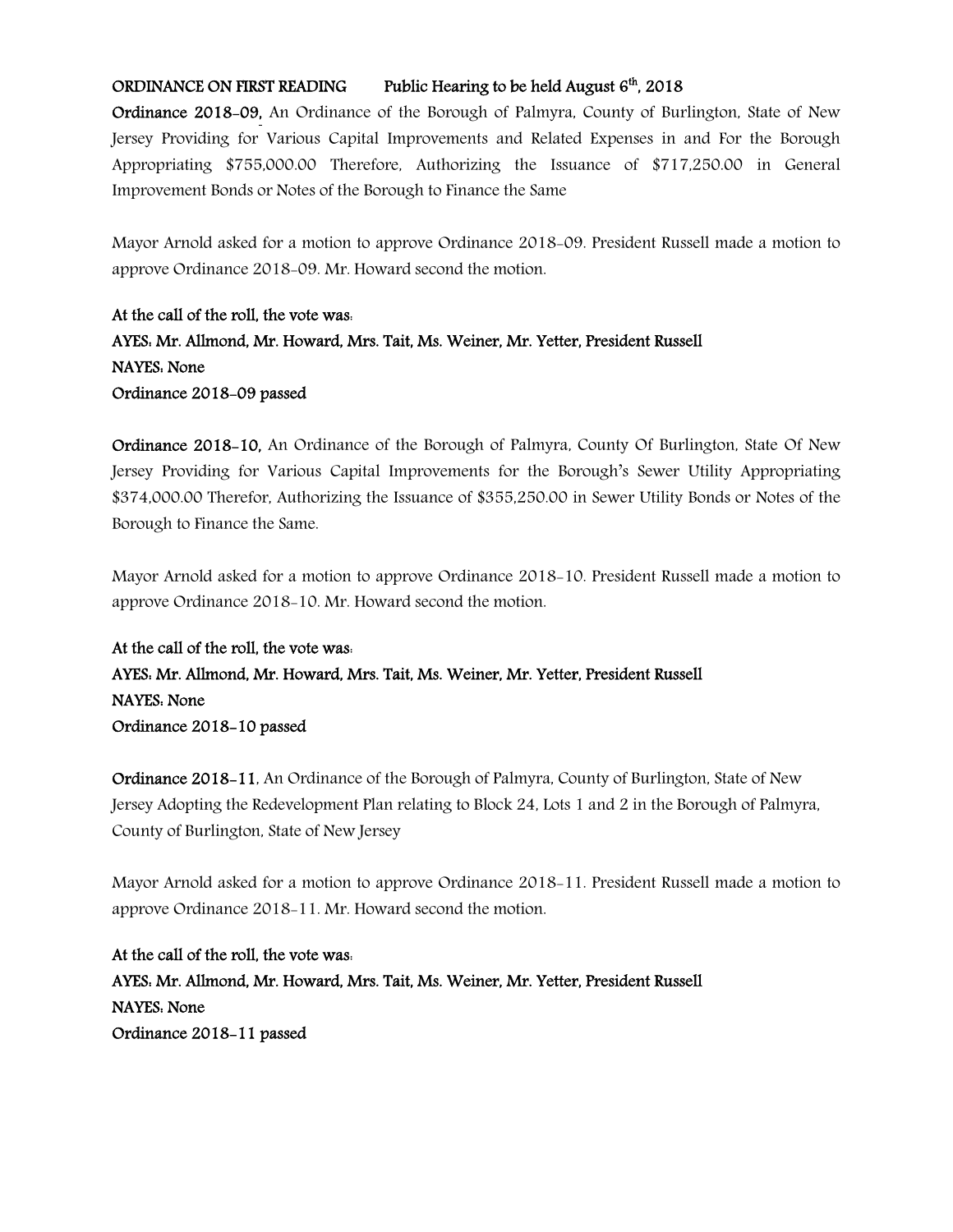### RESOLUTIONS Consent Agenda

Mayor Arnold indicated Resolution 2018-178 to Resolution 2018-193 will be enacted as a single motion, if any resolution needs additional discussion it will be removed from the consent agenda and voted on separately.

Resolution 2018-178, Resolution Requesting Approval if Item of Revenue and Appropriation N.J.S.A. 40A:4-87 (Chapter 159) Alcohol Ed Rehab Fund DWI in the amount of \$1,464.65

Resolution 2018-179, Resolution Requesting Approval of the Proposed Grant Management Plan for Small Cities Housing Rehabilitation Grant

Resolution 2018-180, Resolution Adopting the Citizen Participation Plan Developed by NJ Department of Community Affairs Small Cities CDBG Program

Resolution 2018-181, Resolution Appointing Doretha Jackson as Fair Housing Officer for Small Cities CDBG Grant Application in the amount of \$100,000.00

Resolution 2018-182, Resolution Authorizing the Borough of Palmyra to Apply to the New Jersey Department of Community Affairs (NJDCA) for a Small Cities Housing Rehabilitation Grant of App

\$100,000.00 to carry out Programs to Address Code Violations in Homes of Low to Moderate Income residents

Resolution 2018-183, Resolution Adopting the Citizen Participation Plan Developed By NJ Department of Community Affairs Small Cities CDBG Program

Resolution 2018-184, Resolution Appointing Doretha Jackson as Fair Housing Officer for Small Cities CDBG Grant Application in the amount of \$400,000.00

Resolution 2018-185, Resolution Requesting Approval of the Proposed Grant Management Plan for Small Cities Public Facilities

Resolution 2018-186, Resolution Authorizing the Borough of Palmyra to Apply to the New Jersey Department of Community Affairs NJDCA for a Small Cities Public Facilities Grant of Approximately \$400,000.00 to Make ADA Improvements Including Curb Cuts in the Northern Portion of the Borough

Resolution 2018-187, Resolution Approving Albert J Groff III as an Active Member of the Palmyra Fire Department

Resolution 2018-188, Resolution Endorsing Submittal and Certify Maintenance Commitment for the Borough of Palmyra's 2018 Transportation Alternatives Set- Aside Program (TAP) Application

Resolution 2018-189, Resolution Supporting Submission of the Application for New Jersey Department of Transportation Safe Routes to School Program

Resolution 2018-190, Resolution Appointing Allan E Berg to A Part-Time Public Works Laborer Position at \$16.38 per hour not to exceed twenty-eight Hours per Week.

Resolution 2018-191, Resolution Appointing Doretha Jackson as Municipal Clerk of the Borough of Palmyra for a Term of Three Year

Resolution 2018-192, Resolution Authorizing the Borough of Palmyra to Enter into a Cooperative

Pricing Agreement

Resolution 2018-193, Resolution Authorizing the Payment of Bills for the Month of July 2018 In the Amount of \$1,572,536.34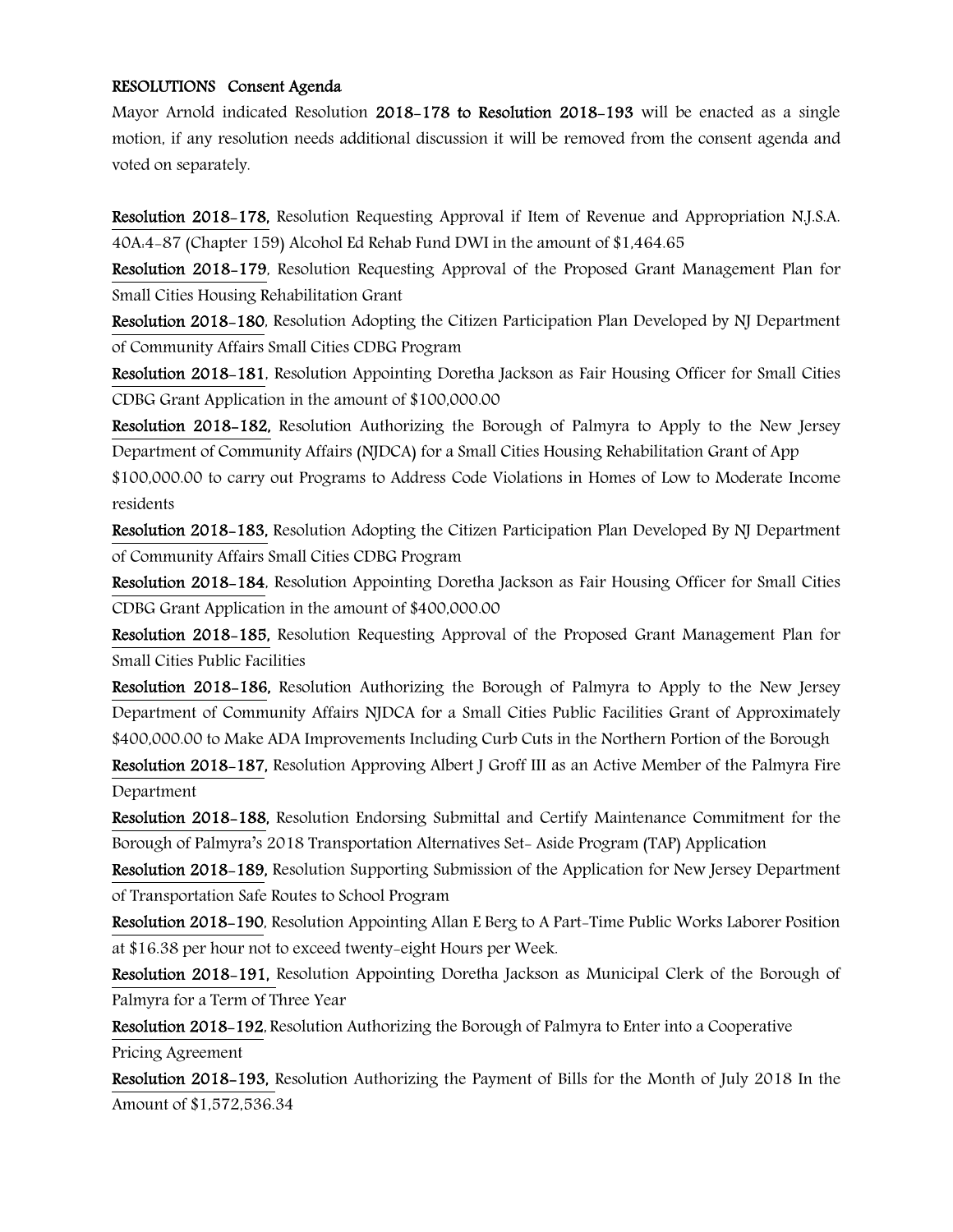Mayor Arnold asked for a motion to approve Resolutions 2018-178 thru Resolution 2018-193. President Russell made a motion to approve Resolutions 2018-178 thru Resolution 2018-193 as read. Mrs. Tait second the motion.

# At the call of the roll, the vote was:

AYES: Mr. Allmond, Mr. Howard, Mrs. Tait, Ms. Weiner, Mr. Yetter, President Russell NAYES: None Resolutions 2018-178 thru Resolution 2018-193 are approved

# MOTION TO APPROVE TREASURERS REPORT

Mayor Arnold asked for a motion to approve the Treasurer's Reports of June 2018. President Russell made a motion to approve the Treasurer's Report for June 2018. Mr. Yetter second the motion.

# At the call of the roll: AYES: Mr. Allmond, Mr. Howard, Mrs. Tait, Ms. Weiner, Mr. Yetter, President Russell NAYES: None

# COMMUNITY SPOTLIGHT

Chief Pearlman indicated "National Night Out" is August  $7<sup>th</sup>$ , 2018.

Mr. Yetter indicated the Summer Concerts Series is still on Tuesday nights at 7:00 pm at the Band Shell. Ms. Weiner indicated Mama's Cookies would like to sell cookies and drinks at the Summer Concerts if that is ok with Mr. Yetter. Mr. Yetter indicated he would not be in attendance tomorrow, President Russell would be handing it for him. After some discussion Ms. Weiner indicated she would help President Russell with the set-up of Mama's Cookies for the Summer Concerts.

# DISCUSSION ITEMS

# NEW Business

Mayor Arnold noted the "Town Wide Yard Sale", with council approved will be held on September  $8<sup>th</sup>$ , 2018 and public works will remain open until 5:00 pm that date. The rain date will be Sunday September 9<sup>th</sup>, 2018. After some discussion noting that Grove Park maybe under construction it was agreed that the Yard sale would be held on September 8<sup>th</sup>, 2018. Mr. Yetter reminded all the "Summer Concerts" are on Tuesday's at 7:00 p.m.

Mr. Gural indicated discussion was had regarding a public events trust fund, which would give us a better mechanism to take payments and donations for various public events and activities. Mr. Gural noted after some discussion with Ms. Condo, CFO and Mr. Nehila, our auditor, it was recommended we use the recreation trust fund which we already have in place, for public events funds as well. Mr. Gural noted all payment and donations can be deposited there and expenses can be paid from it also. Mr. Gural stated we provide medical, dental and accidental death and dismemberment insurance to our volunteers up to twenty-five thousand dollars in total to those who may get injured while volunteering for the Borough. Mr. Gural noted we received the bill for the renewal of the policy which is about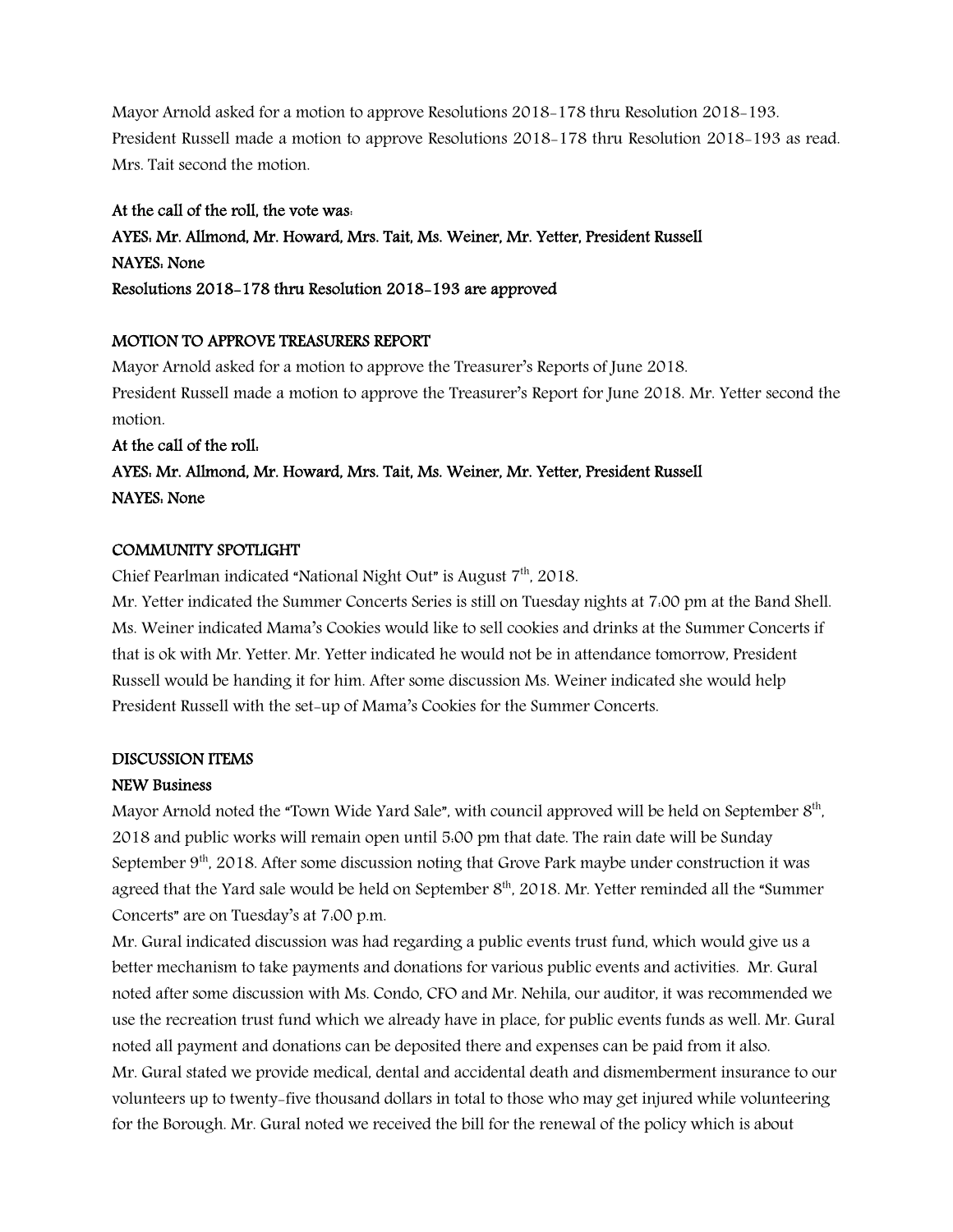\$400.00 for the next year. Mr. Gural requested the names of the students and adults who participate in the various programs otherwise they will not be insured. Mr. Gural noted if you have an event send him the names of the volunteers in a timely manner so he can make sure they are covered, also there are special instructions for student volunteers who must submit parent signed permission slips. Chief Perlman stated at "National Night Out" a shredder will also be available to residents.

Mr. Gural stated Mr. Berg was hired for the part-time temp workers positions in the Public Works department. Mr. Gural noted we had indicated we would hire two part-time workers however the employee who was out on disability returned to work today so it will not be necessary to hire another person. Mr. Gural indicated the ad will be removed tomorrow.

Mr. Gural noted the outdoor dining ordinance draft and the outdoor furniture ordinance draft were previously provided to all of the governing body and the committee for review. Mr. Gural stated we are awaiting their reviews and any recommendations.

Mr. Gural stated the Microsoft Office 365 migration project is an email management system which has become necessary for us to move into as we do not have proper control of all of our emails. Microsoft 365 is an archiving tool, retainage tool, which will give us the ability to gather up those emails which may be required for OPRA requests and or as discovery for litigation etc. without having to individually search each pc for the information. Mr. Gural indicated the cost is about \$13,000.00 with an additional monthly fee of a couple hundred dollars. Mr. Gural explained this is necessary and we are almost ready to move forward. Mr. Gural then explained how the program works and how it would interface with our current system.

Mayor Arnold explained in the Grove Park project design the entrance way is brick pavers. Mayor Arnold noted, discussion was had regarding customizing the brick pavers and allowing the public to purchase those pavers and have them engraved with names etc. Mayor Arnold indicated all should stay tuned as additional information will be forth coming.

Mr. Gural stated during the spring Mayor and Council gave permission to the PIA Palmyra Improvement Association to plant flowers, weed, etc. the planters and small flower beds along Broad Street. Mr. Gural indicated recently there has been discussion regarding the maintenance of those beds and other additional beds in front of Santander Bank. Mr. Gural noted when the proposal was submitted in the spring it indicated and the governing body approved the maintenance of the beds by the PIA. Ms. Weiner inquired why some of the flower beds have cobblestones and other do not. Mr. Gural indicated when the Broad Street was completed it was done, which was some time ago, it was completed with several grants and different designs were done in different areas. Ms. Weiner inquired if it were possible for all the beds to be completed with the same cobblestone block around the bed. Mr. Gural indicated he believed the cobblestone referred to is Belgian Block, and he and Mr. Hanes would look into it and come back to council. Mr. Gural noted if there is a change, the engineer's would become involved.

### OLD Business

Mr. Gural indicated we have discussed the referendum question and interpative statement for a number of months and we have an impending deadline for submission to the County. Mr. Gural indicated the question and statement are in council's packet and the deadline for submission is August  $17<sup>th</sup>$ . 2018, 81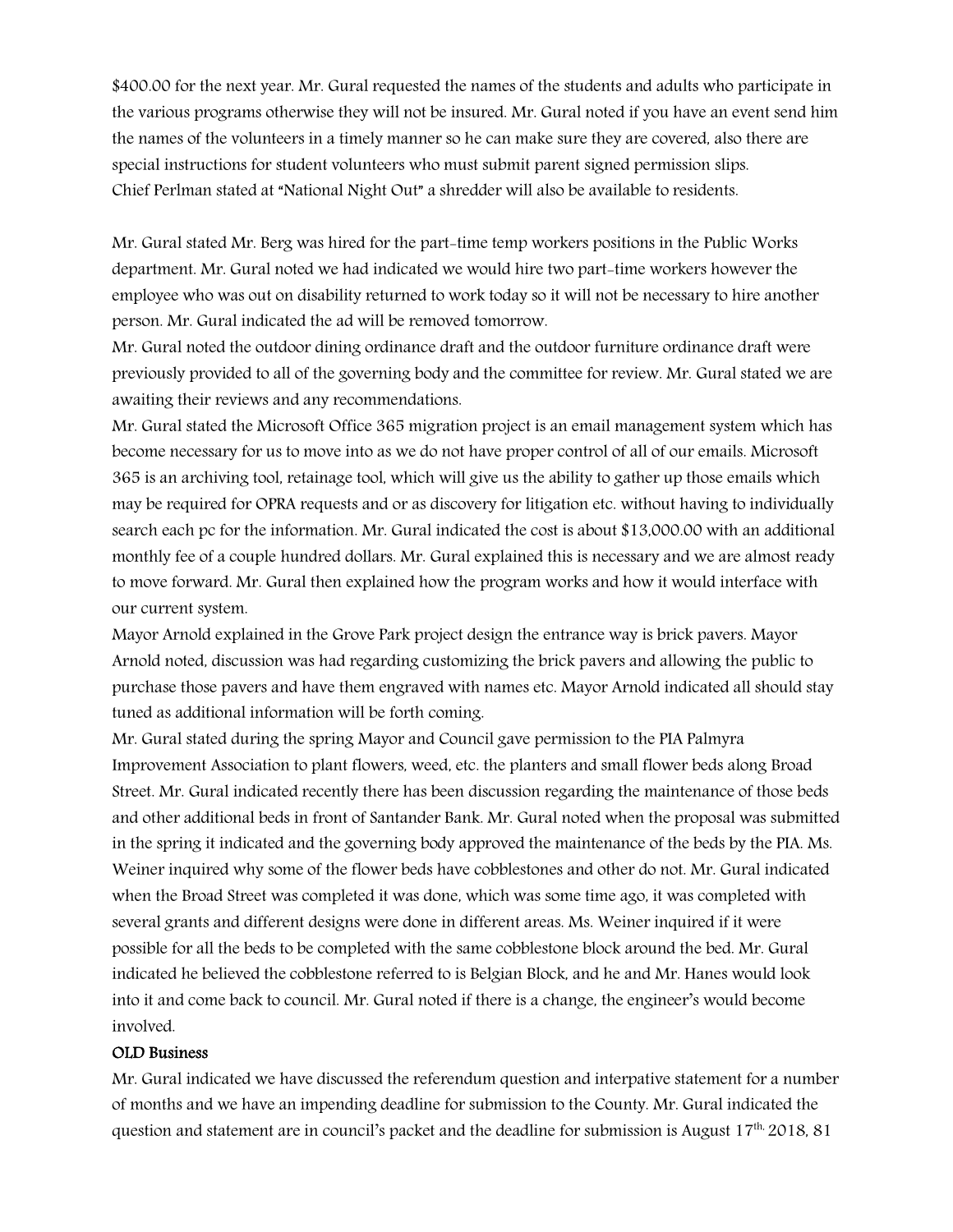days before General Election. Mayor Arnold indicated she had spoken with several people, business and churches and she proposed a compromise of allowing the sales to begin at 12:00 noon and not do the referendum. President Russell indicated she disagreed with the proposal as it was not much of a compromise and only allowed for an additional half hour. Additional discussion was have amongst the council members regarding the hours, a compromise, changing the existing ordinance and if so when it would be effective. Mrs. Tait indicated she would like to see how the town feels about the proposed changes. Ms. Weiner asked if it was a way to have an open forum a  $Q$  and A maybe at the community center regarding it not at a council meeting. Mr. Howard indicated we have talked about this in several meetings, each of us with various residents, business owners and churches and there is a very mixed response. Mr. Howard stated he would like to see the referendum move forward. Mr. Yetter indicated he was in favor of the referendum and putting it out to the voters.

Mr. Rosenberg stated, A Resolution of the Borough of Palmyra Authorizing or Directing the Clerk of the County of Burlington to include the non-binding ballot question on this year's General Election Ballot. The Question and Interpative Statement are as follows:

#### Question:

Do you approve extending the hours that plenary retail distribution and plenary retail consumption licensees in Palmyra can sell alcoholic beverages or permit the consumption of alcoholic beverages upon the licensed premises for the additional period from 10:00 a.m. to 12:30 p.m. on Sundays?

#### Interpretive statement:

Presently, the Code of the Borough of Palmyra permits plenary retail consumption licensees to permit the consumption of alcoholic beverages upon the licensed premises on Sundays from midnight 12:00 a.m. to 2:00 a.m. (the two hours immediately after Saturday night) and from 12:30 p.m. to midnight 12:00 a.m. Monday. Package goods however, are permitted to be sold on Sundays from 12:30 p.m. to 10:00 p.m. plenary retail distribution licensees are also permitted to sell alcoholic beverages on Sundays from 12:30 p.m. to 10:00 p.m.

Mayor Arnold asked for a motion to approve Resolution 2018-194 as stated by Mr. Rosenberg.

President Russell made a motion to approve Resolution 2018-194 Resolution of the Borough of Palmyra Authorizing or directing the clerk of the County of Burlington to include a non-binding question on this year's general election ballot. Mr. Howard second the motion.

# At the call of the roll: AYES: Mr. Allmond, Mr. Howard, Mrs. Tait, Mr. Yetter, President Russell NAYES: None ABSTAIN: Ms. Weiner

Mayor Arnold indicated we spoke about the outdoor furniture ordinance earlier and the smoke-free and tobacco sales ordinance was referred back to committee.

Mr. Howard indicated he would like to speak about the Youth athletic organizations and field usage in committee. Mr. Gural stated we again had another series of incidents involving another of our Youth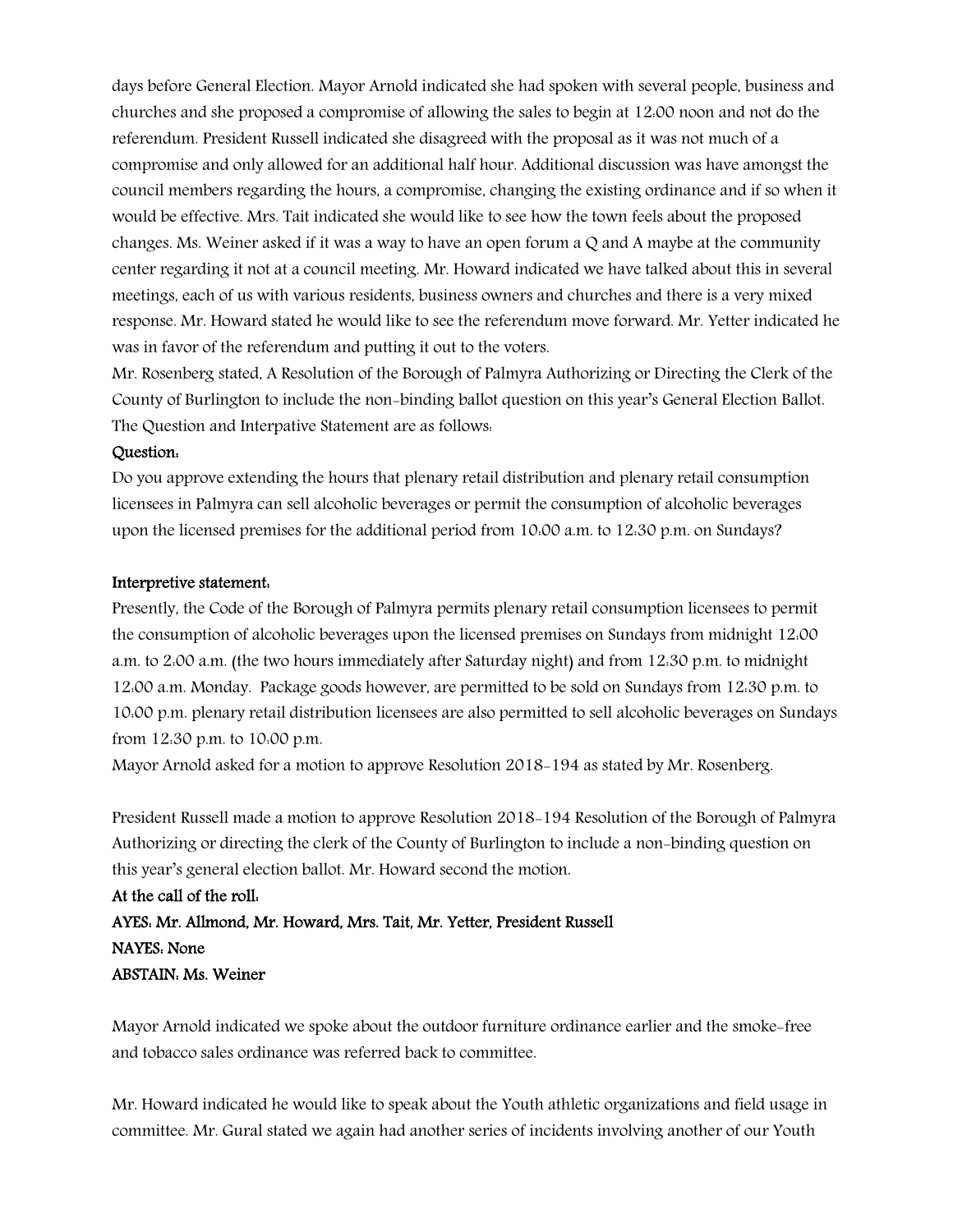Athletic Organizations subletting the fields to outside groups. Mr. Gural indicated the governing body needs to move forward and take action as this situations are continuing to occur. Mrs. Tait indicated the committee did meet with PAL/RIV baseball and softball and the committee does have a list of things we feel need to happen at the Legion Field which she forwarded to Mr. Gural for his review. Mrs. Tait also noted Ms. Sykes had some ideas to also be submitted in reference to the fields and what is required when using them to be submitted before it is sent to Mr. Rosenberg for inclusion in our current Legion Field Ordinance. President Russell inquired if this would help or stop the subletting. Mrs. Tait and Mr. Howard noted there would be consequences for those actions which would be spelled out and in writing by way of ordinance and would be enforceable. Ms. Weiner inquired if agreements were signed with the various athletic organizations. Mr. Gural indicated no, they fill out the application for reserved use of the various field and or concession stand. Additional discussion was had regarding field usage the concession stand, community center usage, fees, security deposits, subletting of fields, care of the fields and the potential use of other outside organizations using the fields. Mayor Arnold asked that once the committee has put their thoughts together, they forward it to Mr. Gural who in turn can forward it to the governing body for their comments prior to it going to Mr. Rosenberg for ordinance construction. Mr. Gural indicated he has not yet received the PCR EMS agreement. Mr. Rosenberg inquired if their new responsibilities who alter their performance within the Borough. Mayor Arnold indicated she has inquired and was told it would not affect the service to the Trio-Boro area and additionally there are three or four other EMS Squads with are covering the area also

\*\* It should be noted Mr. Allmond left the dais at 7:58 pm and returned at 8:01 pm

.

Mr. Gural indicated the vacant / abandoned properties ordinance need to be discussed in closed session. Mr. Gural stated that 703 Pennsylvania Avenue has been demolished and the fence will be removed on Friday. Ms. Weiner inquired if Liens would be placed on the property for cost. Mr. Gural noted the property owner has paid all the fees which we billed him for regarding the property. Ms. Weiner asked if that included of engineer and attorney fees. Mr. Gural indicated no, engineering fees do not quality as lienable. Mr. Rosenberg stated it depends if litigation is necessary, in this situation the matter was resolved by consent without having to go to court. Mr. Rosenberg indicated soft cost may be recoverable if there is actual litigation. Mr. Gural indicated 400 Arch Street is in the process and the engineer has issued a draft report so is moving forward. Mr. Gural indicated the time line could be 30 to 60 days. Mr. Gural indicated the new phone system will go live on July  $17<sup>th</sup>$ , 2018 and Borough Council will be receiving new mail box numbers which he will be forwarding to everyone along with instructions for use.

Mr. Rosenberg indicated there was question regarding whether the Borough should use others trade names without the expressed consent. Mr. Rosenberg indicated we should not use anyone's patented trade name without their permission. Mr. Gural indicated the governing body expressed concerns regarding the use and control of the Borough Logo. Mr. Rosenberg indicated the Borough logo is patented, and if the governing body wished to spend the money to do so, any logo could be patented, however it is expensive. Discussion ensued regarding the Farmer's Market Logo and use. It was decided there would be additional discussion at a later date.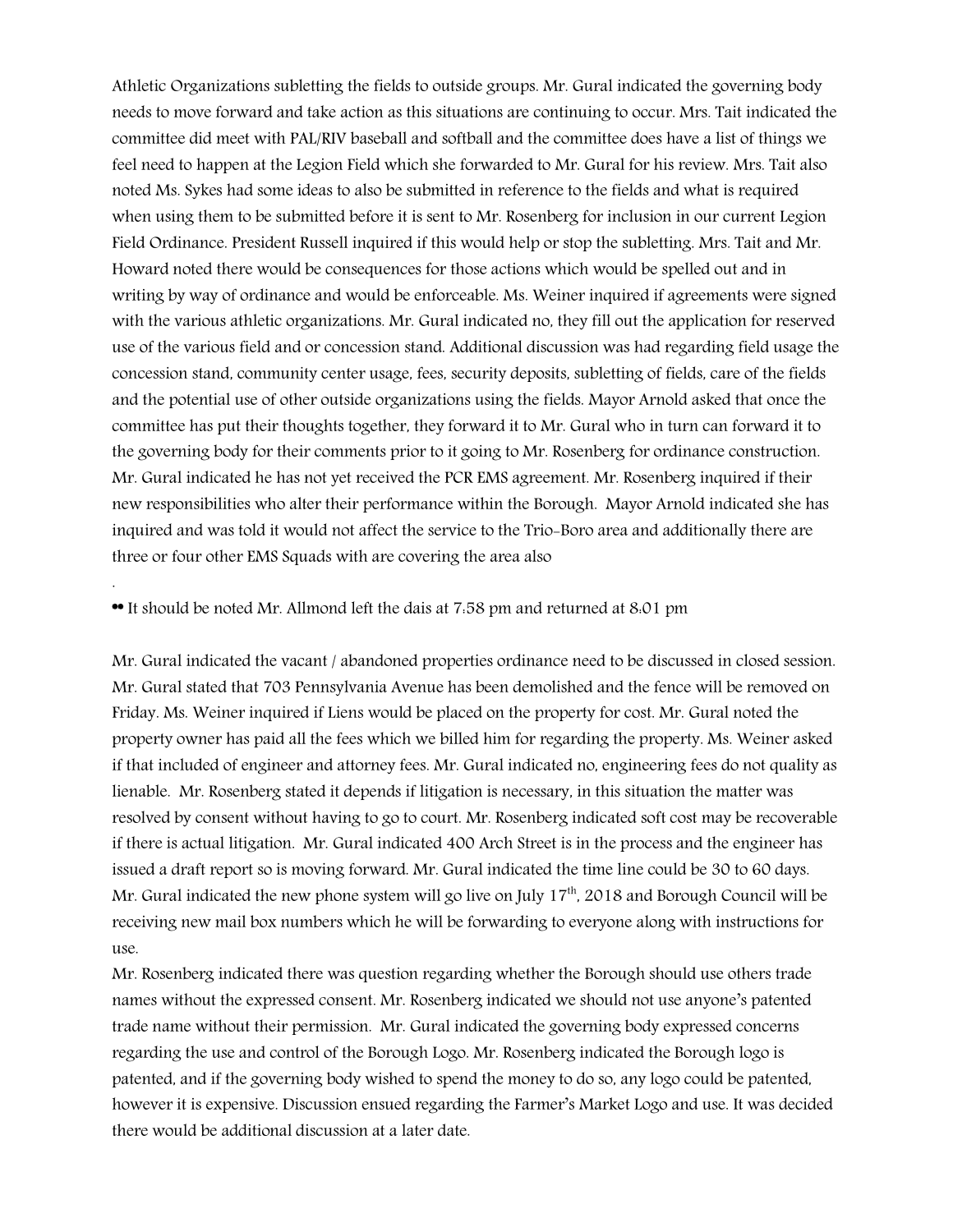Mr. Gural stated we want to apply for the TAP Transportation Alternatives Set-aside Program grant, which is a grant program which funds projects which are supportive of transportation projects. The grant would not fund improvement to Temple Blvd., but accessory uses to Temple Blvd would be eligible. Mr. Gural stated he, Mr. Gerkens and Mr. Kirchner looked over the plans for Temple Blvd. and they can up with the idea that on the peninsula (between Leconey and Second Street) we could build a "Rain Garden". Mr. Gural indicated the design in was included in council's packet. Mr. Gural the purpose of the peninsula was to increase traffic flow, public safety and it is the surface component of an underground storm drainage storage system. Mr. Gural explained how the stormwater retention system works and how it would enhance our application for funding. Discussion ensued regarding the plan, its unofficial release to the public before the entire governing body had the opportunity to review it, what it would look like without the park appearance as just land with retention basin, etc. Mr. Gural again noted this is a schematic rendering and not the final design of the project. Mr. Gural noted the design may not be placed on the website and or released to the general public.

#### ADMINISTRATOR REPORT

Mr. Gural indicated single stream recycling for multifamily complexes will be starting shortly. Mr. Gural stated this will mostly effect the Harbour however will also effect Palmyra Arms. River Villas and Willow Shores. The County is anticipating beginning the process with the Harbour and in the next week or so will begin an advertising program to let the residents know they will be single streaming soon. Mr. Gural noted the Philadelphia Freedom Valley YMCA recently had an employee who was arrested regarding allegations of child molestation. Mr. Gural indicated that employee did not work in Palmyra and just wanted Council to be aware and noted that the employee did not work in our program in Palmyra.

Mr. Gural indicated he wanted everyone to know that PSEG will be replacing gas mains on Broad Street in the upcoming weeks and it will be disruptive.

Mayor Arnold and Mr. Gural again reminded council that the NJLM Conference will be held November 13-15th, 2018 in AC, NJ; anyone interested in attending please notify Ms. Jackson so arrangements can be made.

#### COMMITTEE REPORTS

Mr. Yetter - Public Works, Redevelopment and Negotiations – Mr. Yetter stated the public works committee met earlier and public works is still working on hot asphalt repairs to potholes. Mr. Yetter stated a temporary part-time employee, Mr. A. Berg, was added to the public works staff. Mr. Yetter stated the green team has not met, but are still working towards certification and looking into composting for residents. Mayor Arnold indicated she needed the names of the members of the Green team so that they may be appointed.

Mr. Howard – Youth and Recreation, Public Building, Grounds and Parks – Mr. Howard stated we have already spoken about youth and recreation. Mr. Howard noted we again had some water head damage with the sprinkler system on Legion field which has been repaired. Mr. Howard also indicated the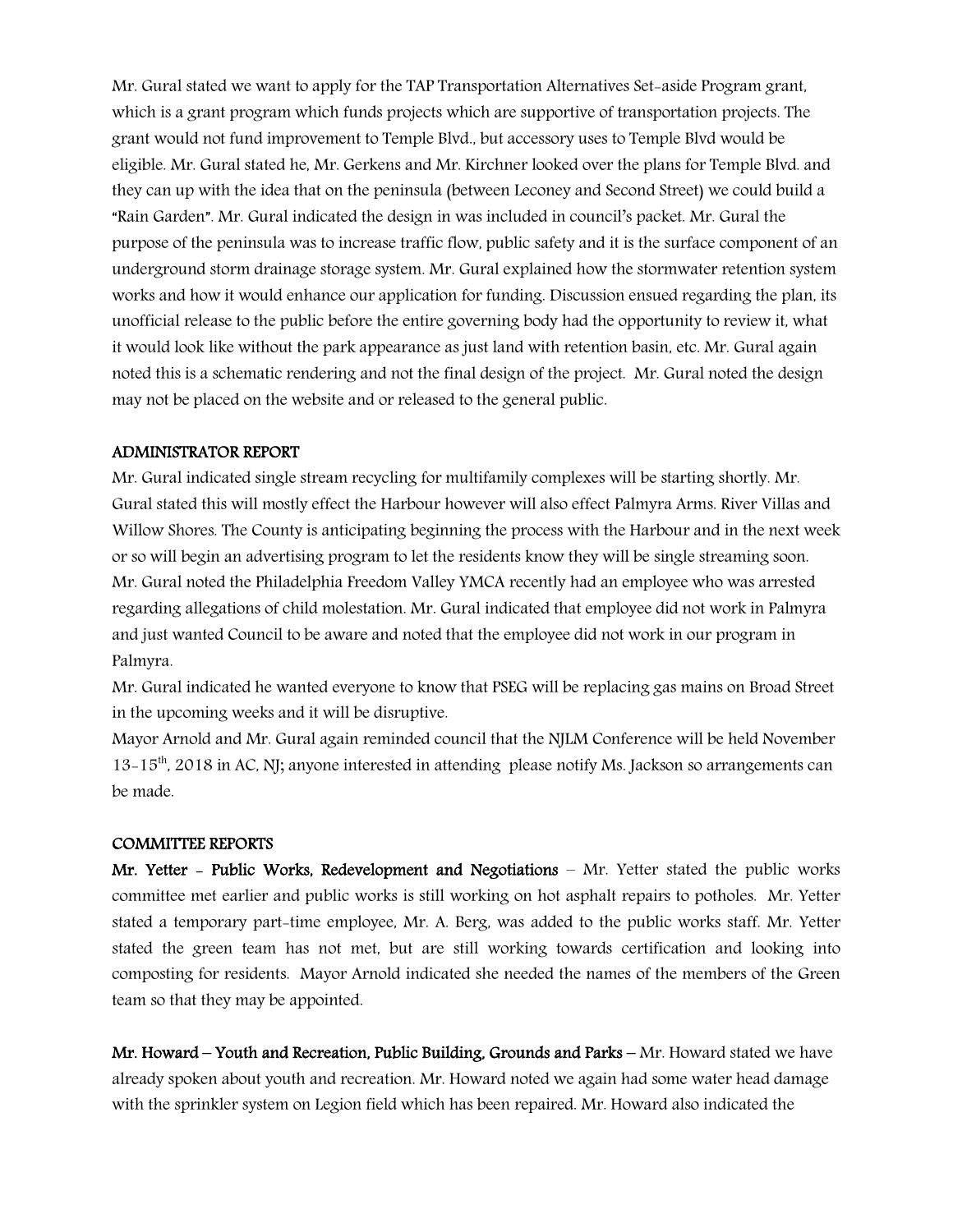public safety committee is working on some options to address the flooding issues in the Temple Blvd area.

Mrs. Tait – Public Safety Director, Board of Education Liaison, and Public Events– Mrs. Tait indicated there was not a Board of Education meeting this month Mrs. Tait indicated a Public Safety meeting will be held in the next couple of weeks.

Ms. Weiner – Administration and Finance, Business and Community development, Homeowner Association – Ms. Weiner indicated she attended the Riverfront Homeowners Assn meeting and shared information regarding the Borough's meeting dates, various other organizations and events in and around town. Ms. Weiner indicated they also have some trash issues which she spoke with Mr. Gural about. Ms. Weiner stated the Admin/Finance committee met last week and as chair of the Finance committee she is responsible for signing a number of purchase orders, and moving forward would like to share that responsibility with the other committee members. Ms. Weiner stated the Business/Community development committee took a class with NJ transit regarding working along the railroad and being certified. Ms. Weiner indicated she is frustrated with the process of trying to improve the visual of our town and if any one has any suggestions she would welcome them. Ms. Weiner indicted the committee is also working on holiday lights and handed out a map of the possible snowflake light locations asking council to go out and take a look and get back to the committee. Ms. Weiner indicated the snowflake pole lights are about \$300.00 a pole and there are a number of poles in the areas so perhaps this year we might only do half of the poles about 16 poles. Ms. Weiner explained the diagram she handed out to council. Some discussion was had regarding the lighting locations and where it would be placed, cost and proposals. Ms. Weiner indicated additional information will be coming regarding those items. Ms. Weiner indicated the committee is still working in the outdoor seating and furniture ordinances. Ms. Weiner indicated the Farmer's Market has some new vendors and would like to move into charging our vendors, beginning July 26<sup>th</sup>, including food trucks, \$10.00 a market for space. Discussion was had regarding how much should be charged, the cost of processing those payments, where the payments should be made if the fee ordinance would need to be changed etc., after much of that discussion it was decided we might accept donations to the trust fund from the Farmer's Market vendors. Additional information to follow.

Mr. Allmond –Communications and Public Relations Committee- Mr. Almond indicated the communications committee will be sending out in the next week or so requests for information for the next newsletter which will be September and October.

President Russell – Construction, Housing and Code Enforcement Committee- President Russell inquired how a complaint, where a Borough tree which was removed however the sidewalk was not repaired, get handled. Mr. Gural indicated sending various employees to look at the situation along with you speaking with the homeowner, he thought the situation was addressed. Mrs. Russell indicated the Shade Tree committee is working on the five year forestry plan with the hopes of having a working draft by December and a tree inventory of the entire Borough. President Russell indicated anyone with concerns regarding Borough trees can fill out the form on our website, return it and have those concerns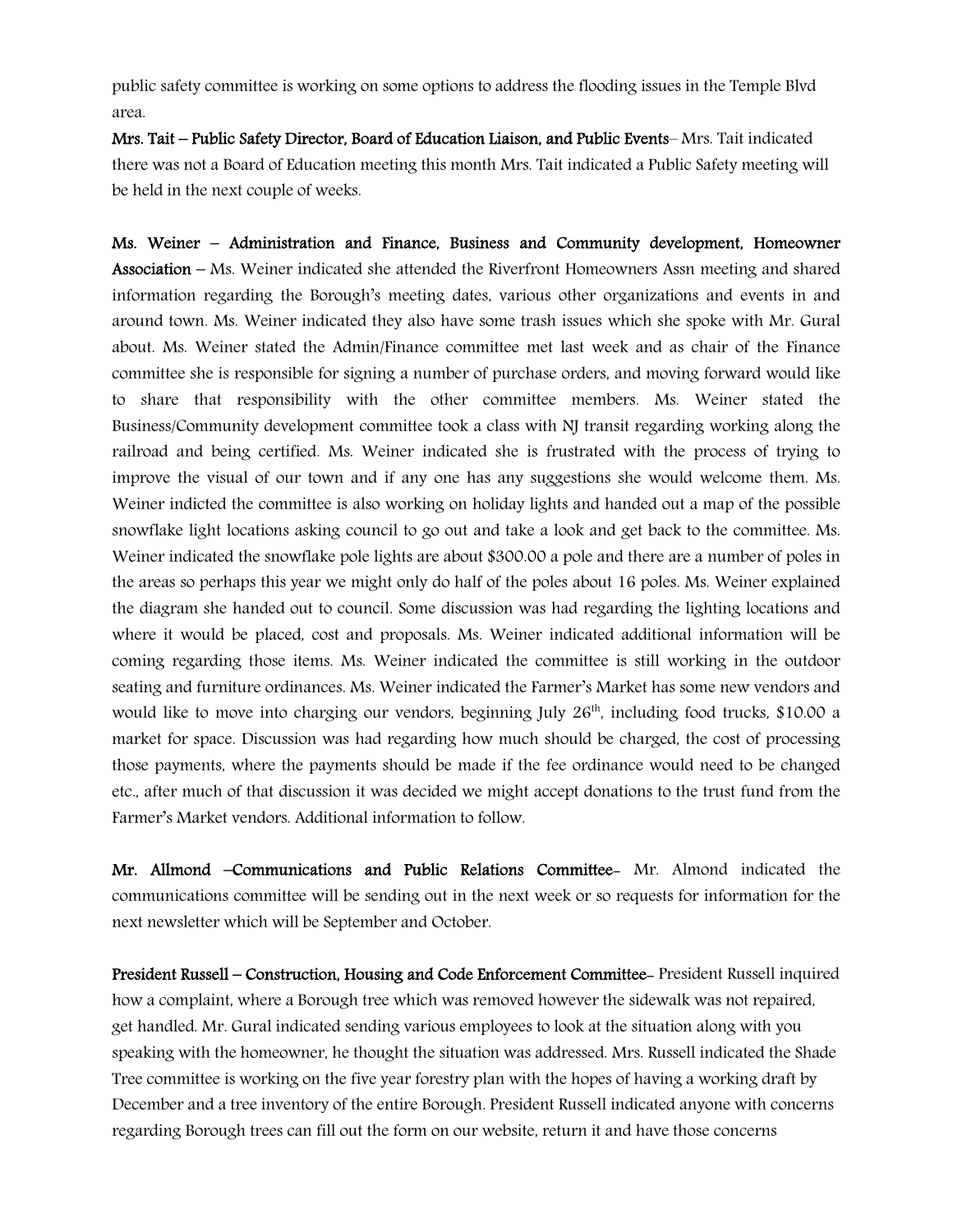addressed. President Russell indicated she attended a meeting at the Palmyra Harbour Condo Association in which there were conversations regarding the status of Harbor Drive. President Russell stated they indicated the Borough would be taking over main Harbour Drive. President Russell indicated she was reaching out to Mr. Lamon in the hopes of that the Harbour residents get the correct information as she is not aware that the Borough is planning to take over main Harbour drive and it is not in any current Borough plan to do so.

### 2<sup>nd</sup> PUBLIC COMMENT

Mayor Arnold asked for a motion to open the Public Portion. President Russell made a motion to open the public portion for comments. Mr. Howard second the motion

### All members present voted in favor of the motion

Mr. Casparro- Morgan Avenue- Mr. Casparro stated he wished to address the stump in front of Manny's Restaurant. Mr. Gural stated the stump is coming out.

Mr. Rader – Harbour Drive. – Mr. Rader stated for the past three years there has been many accusations by various council members of ethics violations and conflicts of interests. Mr. Rader noted there have been extensive discussion regarding the alleged violations and whether government agencies and or public law firms should be used for investigations. Mr. Rader stated a motion was approved at the March 2<sup>nd</sup>, 2015 meeting to contact the Local Finance Board and an investigation ensued regarding ethical violations alleged. Mr. Rader stated no results of that investigation was ever made public. Mr. Rader stated now another investigation has been started by the current council and there have been 28 calendar days since council approved the services of an ethics attorney, with the potential cost to the taxpayers of \$3,000.00, will the results of the investigation also be made available to the public. President Russell indicated council has not presently received any information regarding the allegations. Mr. Howard stated when the information is received he would want it to be available to the public. Some discussion was had regarding information about the allegations and results being made public.

Ms. Weiner and President Russell indicated we are still waiting for direction in regards to this matter. Mr. Rader inquired, has anyone contacted the attorney to find out what his finds are, twenty-eight days have passed since this was approved. Mr. Howard indicted we are waiting for the attorney to get back to us. President Russell stated, "He's taking your worlds and twisting them". We have no information we are waiting for the report from the attorney, as soon as he has completed his work he will report his finds. Mrs. Weiner conveying the same regarding the receipt of any information. Mayor Arnold indicated the attorney hired by council, is still looking thru things and when he is completed and presented his findings then her attorney will have his opportunity to review the findings, so this could be awhile, but it will come to a conclusion.

Ms. Guglielmucci - Horace Avenue - Ms. Guglielmucci thanked everyone for making our community better. Ms. Guglielmucci stated it is very discouraging to here all the bickering when people are trying to do positive things within the town. Ms. Guglielmucci inquired about what has to be done to allow the PIA to do the maintenance on the plots along Broad Street and for the county to address the stump in the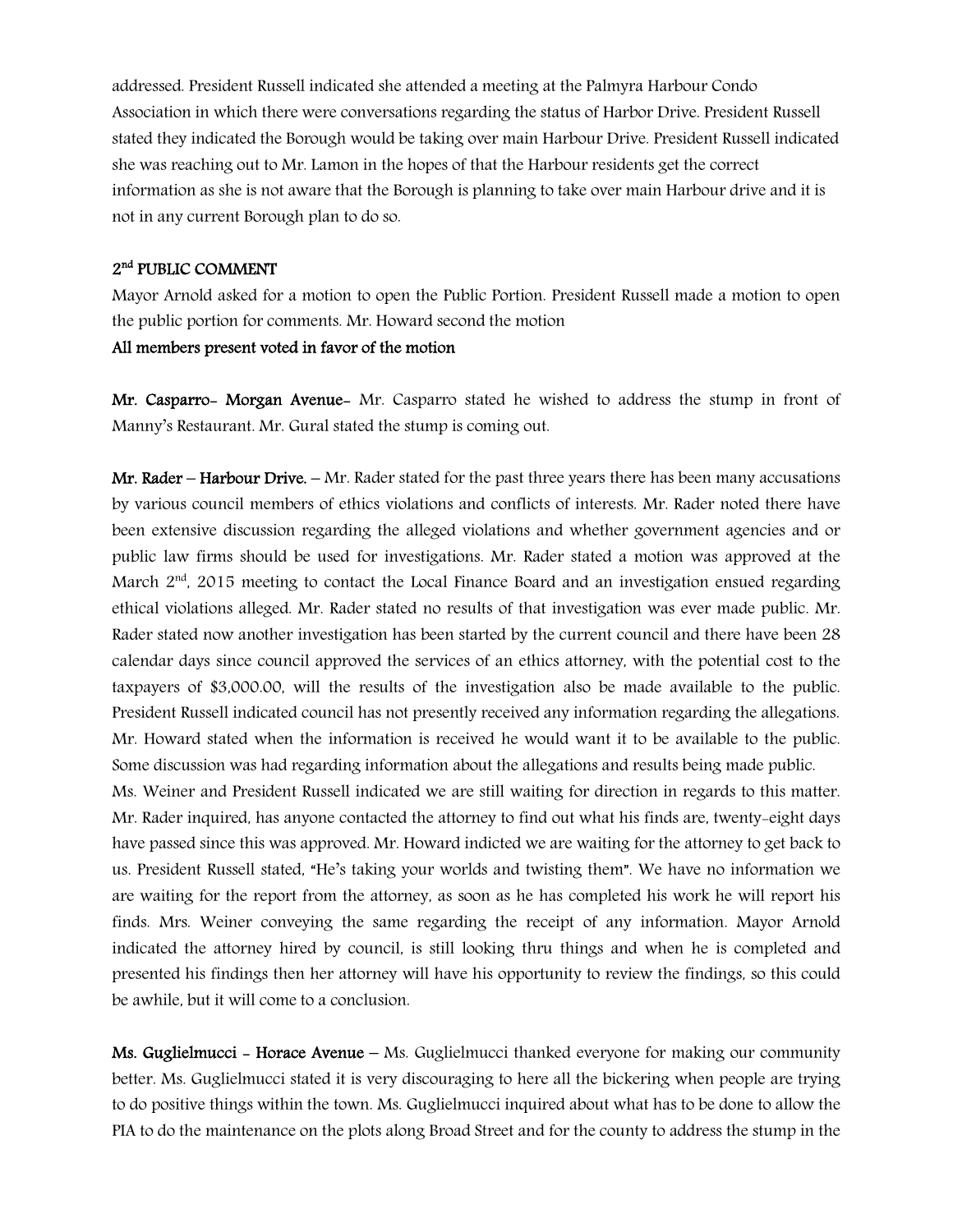plot in front of Manny's. Ms. Guglielmucci indicated a lot of effort has gone into taking care of the plots be the PIA and is there a way to put ashtrays in the area. Mayor Arnold indicated the plot has already been addressed, the stump will be removed and if you want to remove the weeds that would be appreciated. Mayor Arnold indicated everything has a process and a proper manner in which it must be handled. Mayor Arnold stated the Borough is always open to ideas.

**Mr. Boden – Washington Avenue –** Mr. Boden stated he has been listening to the things which have been going on for far too long. Mr. Boden indicated he could not understand how the Mayor could be so anti-business. Mr. Boden indicated he owns a business by cannot afford to move it to Palmyra as the store rents are too high and the landlords don't want to fix them up. Mr. Boden asked council if they knew what time alcohol could be purchased in Cinnaminson at Shop Rite? He indicated 10:30 am. Mr. Rosenberg stated he takes no position however you cannot refer to others in the audience with negative comments nor should you be disrespectful to others.

**Mrs. Butler – Arch Street** – Mrs. Butler stated, if the government didn't provide laws this entire county would be in chaos. We are a country governed by laws which are sanctioned by the people. Mrs. Butler indicated Palmyra is a family town which has been here for many years it just didn't incorporate or come into existence in the last 10 to 15 years, we may not always agree but were work together for the greater good. Mrs. Butler indicated a compromise was injected into the conversation tonight however it was indicated that not enough of a compromise. Mrs. Butler inquired if the streets would be repaved when the water company has completed their project. Mr. Gural indicated they will repave but it won't be for some time after they have completed the project. Mrs. Butler inquired about 400 Arch Street. She stated council indicated it could take sixty to ninety days before it is taken down, however is there some way someone could cut the grass, weed and trim the trees which are extremely overgrown it would be much appreciated. Mr. Gural indicated it will be addressed this week.

Ms. Russell- Firth Lane - Mr. Russell stated she was glade someone was looking into and addressing the drainage problem finally. Ms. Russell stated her flood insurance does not cover damage when the drainage system backs up, it only covers damage when the river backs up and overflows into her yard. Ms. Russell inquired who wants a park in front of their home. Ms. Russell indicated that park would only take away her parking. Ms. Russell indicated she did not believe the park was a good idea. Ms. Russell stated her concerns about the park were in regards to maintenance, safety, parking and who will take care of it.

Ms. Cummings – Washington Avenue – Ms. Cummings inquired if one of the things stated was that only our own home town teams could use the fields. Mayor Arnold indicated when the ordinance was originally written it was written with that intent. Ms. Cummings inquired if one of the ways council wanted to handle, the organizations requesting the field for use and to allow someone else to use it in their place (sublet) the organization would be fined. Ms. Cummings stated that would only hurt the children. Mayor Arnold indicated someone from each various team/organization must be responsible for requesting the field and handling who is on that field. Mayor Arnold indicated that is not the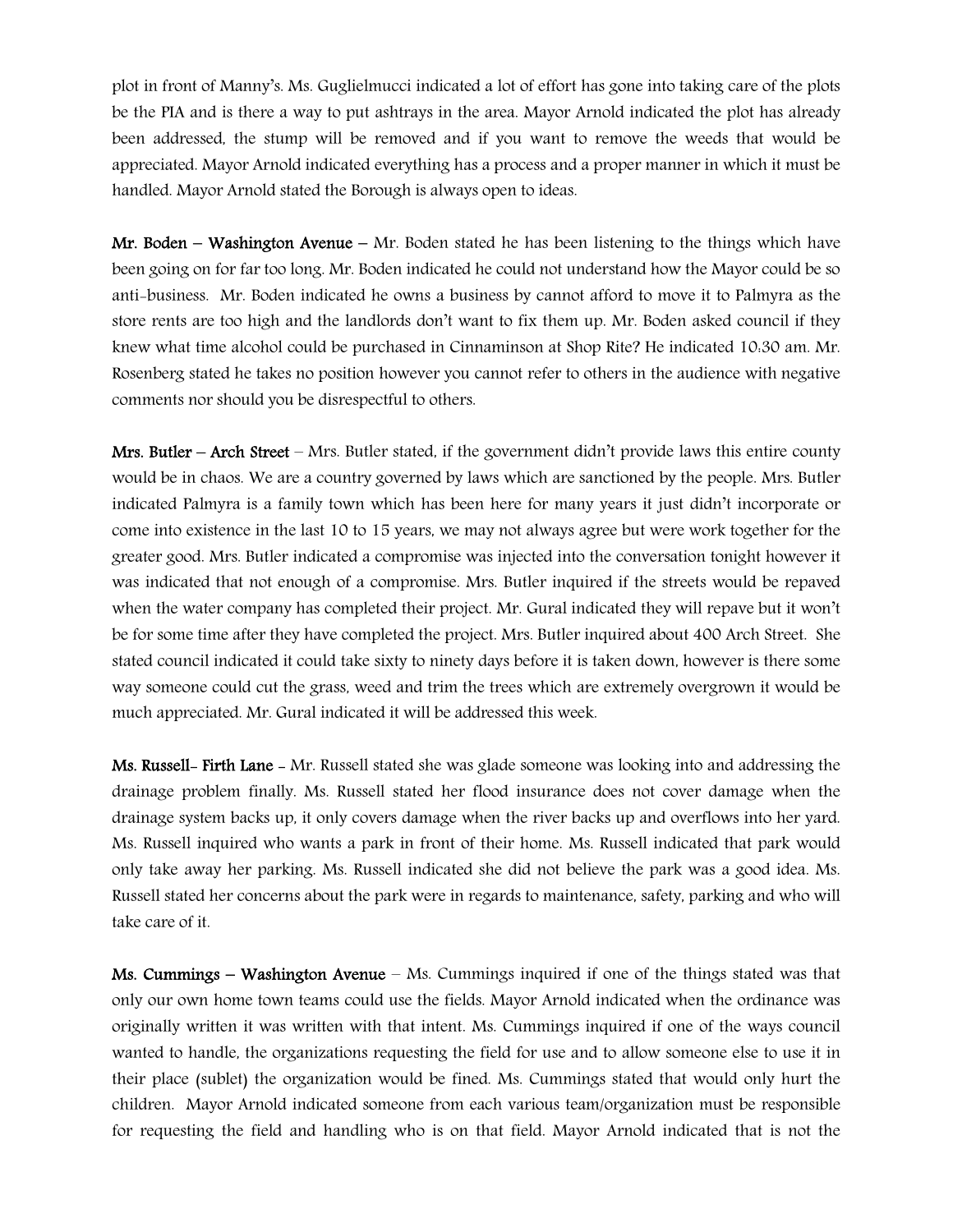intention of the Borough to hurt any children but some control must be maintained over the fields. Ms. Cummings also inquired how you get the overgrowth of shrubs and trees on some of these vacant properties addressed, as there is a property on the corner of Wallace and Washington which has a shrub so overgrown it is hard to see around the corner. Mayor Arnold indicated she would notify code enforcement.

Mrs. Nowicki- Morgan Avenue- Mrs. Nowicki explained the voting process of council indicating the Mayor does not vote unless there is a tie, the six members of Borough Council cast votes. Mrs. Nowicki stated she felt Mr. Rader was trying to get some clarification with what is going on with the ethics investigation. Mrs. Nowicki asked was the attorney hired. Mayor Arnold indicated yes. Mrs. Nowicki stated she felt President Russel's comments were inappropriate and demeaning as he was not "twisting words" he was just trying to get information. Mrs. Nowicki stated the people of Palmyra use to work together, didn't matter what party affiliation you had, however that is no longer happening. The people of Palmyra elected people to serve and represent them. The residents thought these were good individuals who would put Palmyra first, last and foremost, how about some peaceful cooperation and be the people the residents of Palmyra elected.

Mr. Tursi – Leconey Circle – Mr. Tursi stated the new proposed park will be adjacent to his property. Mr. Tursi inquired what additional responsibility will he have and what damage will be done to his property. Mr. Gural stated the open street is Borough property currently and will remain Borough property so you will not have any additional responsibilities. Mr. Gural also noted if something on your property were damaged during construction the Borough would certainly be responsible for any damages. Mr. Tursi had some questions regarding the design. Mayor Arnold indicated the concept design in its current form would be posted on the website so that it could be viewed by everyone.

**Mrs. Rex – Leconey Circle –** Mrs. Rex asked how much water the reservoir under the park hold. Mr. Gural stated hundreds of thousands of gallons however could not give a specific number at present. Mrs. Rix asked how long the project would take and how disruptive it would be. Mr. Gural indicated it will be very disruptive.

**Mr. Smith – Van Sant Drive –** Mr. Smith inquired what has been going on at the sewer plant the past couple of months as the odor and insects have been bad. Mayor Arnold stated she would find out. Mr. Smith also noted in thinking about changing the hours of alcohol sales, everyone needs to consider Park Tavern is in a residential area. Mr. Smith stated your concerns with making the town look nicer and cleaning it up, someone need to look at Cinnaminson Avenue. Mr. Smith stated on Cinnaminson Avenue the trach cans go out and are not back in. Mr. Smith also inquired who was up for reelection in November. Mayor Arnold indicated two seats are open.

No one else from the public wishing to be heard, President Russell made a motion to close the public portion. Mr. Yetter second the motion.

All members present voted in favor of the motion.